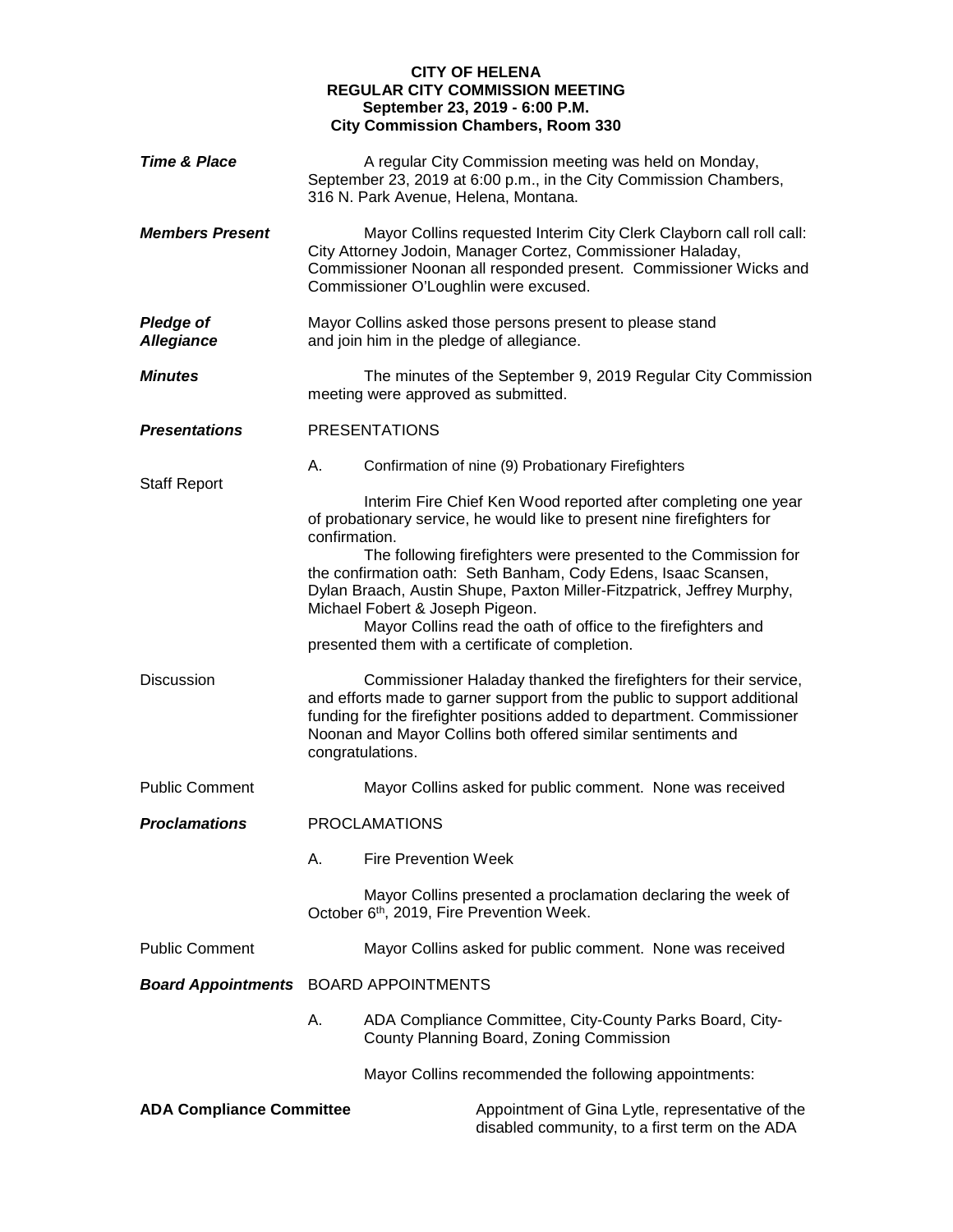|                                              |                                                                                                                                                                                                                                                                                                                                        | <b>City Commission Meeting</b><br>September 23, 2019<br>Page 2                                                                                                                                                                                                                                                                                                                                                                          |  |
|----------------------------------------------|----------------------------------------------------------------------------------------------------------------------------------------------------------------------------------------------------------------------------------------------------------------------------------------------------------------------------------------|-----------------------------------------------------------------------------------------------------------------------------------------------------------------------------------------------------------------------------------------------------------------------------------------------------------------------------------------------------------------------------------------------------------------------------------------|--|
|                                              |                                                                                                                                                                                                                                                                                                                                        | Compliance Committee. Term will begin upon<br>appointment and expire on September 1, 2022.                                                                                                                                                                                                                                                                                                                                              |  |
| <b>City-County Parks Board</b>               |                                                                                                                                                                                                                                                                                                                                        | Reappointment of Steve Baiamonte to a second<br>term on the City-County Parks Board. Term will<br>begin upon appointment and expire on<br>September 30, 2022.                                                                                                                                                                                                                                                                           |  |
| <b>City-County Planning Board</b>            |                                                                                                                                                                                                                                                                                                                                        | Appointment of Morgan Anderson to a first term<br>on the City-County Planning Board. First term<br>will begin upon appointment and expire on<br>September 1, 2022.                                                                                                                                                                                                                                                                      |  |
| <b>City Zoning Commission</b>                |                                                                                                                                                                                                                                                                                                                                        | Reappointment of Michael McCabe, Rebecca<br>Harbage and Mark Ophus (Alternate Member) to<br>second terms on the Zoning Commission.<br>Terms will begin upon appointment and expire<br>September 30, 2022.                                                                                                                                                                                                                               |  |
| <b>Public Comment</b>                        |                                                                                                                                                                                                                                                                                                                                        | Mayor Collins asked for public comments. None was received.                                                                                                                                                                                                                                                                                                                                                                             |  |
| <b>Motion</b>                                |                                                                                                                                                                                                                                                                                                                                        | Commissioner Haladay moved approval of the board<br>appointment as outlined above. Commissioner Noonan seconded the<br>motion. Interim City Clerk Clayborn called a roll call vote, as follows:<br>Commissioner Haladay voted aye, Commissioner Noonan voted aye,<br>and Mayor Collins voted aye. The motion carried, 3-0.                                                                                                              |  |
| <b>Consent Agenda</b>                        | <b>CONSENT AGENDA:</b><br>A.<br>Claims<br>В.                                                                                                                                                                                                                                                                                           | Resolution declaring various vehicles and equipment owned by<br>the City of Helena to be surplus personal property and<br>authorizing the City Manager to dispose of the property.                                                                                                                                                                                                                                                      |  |
|                                              | agenda, items A-B.                                                                                                                                                                                                                                                                                                                     | City Manager Cortez recommended approval of the consent                                                                                                                                                                                                                                                                                                                                                                                 |  |
| <b>Public Comment</b>                        | was received.                                                                                                                                                                                                                                                                                                                          | Mayor Collins asked for public comment, on items A - D. None                                                                                                                                                                                                                                                                                                                                                                            |  |
| <b>Motion</b>                                | <b>Commissioner Noonan moved to approve the claims and</b><br>consent agenda items, $A - B$ . Commissioner Haladay seconded the<br>motion. Interim City Clerk Clayborn called a roll call vote, as follows:<br>Commissioner Haladay voted aye, Commissioner Noonan voted aye,<br>and Mayor Collins voted aye. The motion carried, 3-0. |                                                                                                                                                                                                                                                                                                                                                                                                                                         |  |
| <b>City Commissioners</b>                    |                                                                                                                                                                                                                                                                                                                                        | <b>Communications from COMMUNICATIONS/PROPOSALS FROM CITY COMMISSIONERS</b>                                                                                                                                                                                                                                                                                                                                                             |  |
| <b>Report of the City</b><br><b>Attorney</b> | REPORT OF THE CITY ATTORNEY                                                                                                                                                                                                                                                                                                            | City Attorney Jodoin reported the City of Helena's Amicus Brief<br>for the TenMile Watershed lawsuit is due on Friday and any comments<br>from the Commission would be appreciated by Wednesday. Attorney<br>Jodoin also announced an US Department of Justice official will be<br>visiting the Victim Services Program, as part of a grant funded program<br>under the purview of the City Attorney department. Mr. Jodoin invited the |  |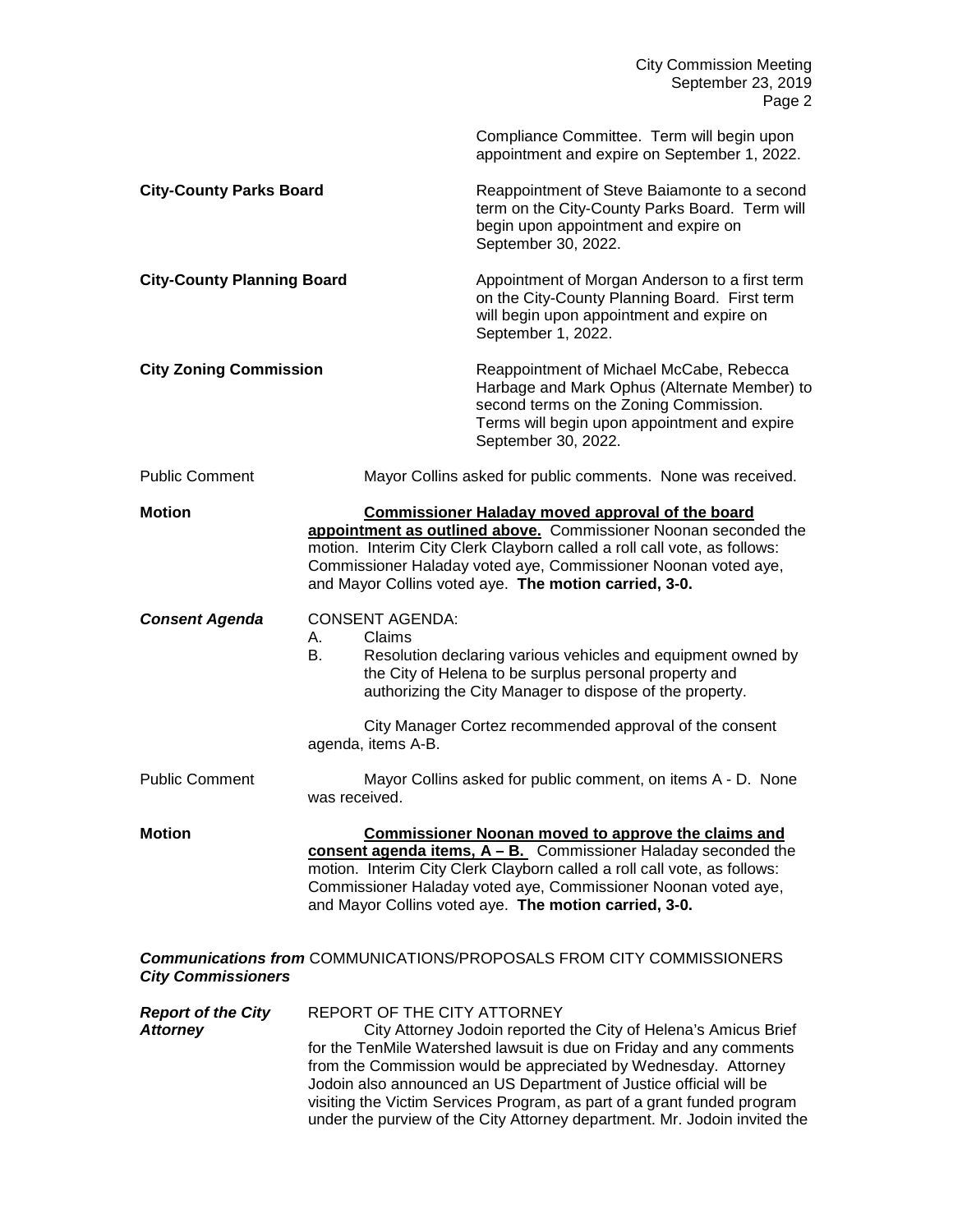Commission and any members of the public who were interested in attending at 9:00am Thursday.

**Report of the City** REPORT OF THE CITY MANAGER *Manager* City Manager Cortez reported the Public Information Officer attended an area consortium recently regarding the Complete Count Committee. Manager Cortez stated she would be having an informal meeting with the publisher of the Independent Record. Public commentary is still being reviewed and collected regarding the Parking the downtown area. While some individuals were receiving tickets at this point the City was working with these individuals given the early days of the new Parking policies. Finally, Carroll College football has won their first two games at this point in the season.

**Report from the REPORT FROM THE HELENA CITIZENS COUNCIL**<br>**HCC No report given.** No report given.

## *Regular Items* REGULAR ITEMS

A. CONSIDER A RESOLUTION OF INTENTION TO VACATE 1ST STREET R/W BETWEEN RALEIGH AND HOBACK STREET ALONG WITH A SMALL SECTION IN THE SOUTHERN PORTION OF HOBACK STREET WHERE HOBACK STREET R/W IN THE EASTERLY ADDITION TERMINATES INTO THE COURTHOUSE ADDITION.

Staff Report **Interim Public Works Director Ryan Leland reported Bonnie** Adee, Applicant, owner of residence at 807 2nd Street, is requesting the City of Helena to vacate a section of 1st Street between Raleigh and Hoback Right-of-Way (ROW). The legal description for the subject area is part of two additions and is described as follows:

> North half of 1st Street: Adjacent to Lots 11-20 in Block 567 of the Easterly Addition. COS# 1000733 South Half of 1st Street: Adjacent to Lot 1A and Lot 2A in Block1A of the Amended Plat of the Courthouse Addition. COS#3255657 Vacate small section in the southern portion of Hoback Street where Hoback Street R/W in the Easterly Addition terminates into the Courthouse Addition.

The ROW is platted but undeveloped. If the ROW is vacated, 1/2 of the ROW will go to each of the adjacent properties and a transfer fee equal to the taxable value of the property will be assessed for the vacation. All of the adjacent property owners are wanting and willing pay for the ROW. This includes the City of Helena Parks Department.

The applicant and additional adjacent owners listed on the application wish to vacate the subject right of way. The proposed closed and vacated portion of 1<sup>st</sup> Street and portion of Hoback Street are split amongst adjacent owners as follows:

The calculated square foot price is \$4.53.

Crowley/Adee- Lots 11-14 Block 567 Easterly Addition 5877sf total transfer fee \$26,626.89

Lamb- Lot 2A Block 1A Court House Addition- Hoback portion 1443.94 SF total transfer fee \$6006.79

Lamb- Lot 1A-1 Block 1A Court House Addition- 1st Street frontage total transfer fee 8432.6 sf total transfer fee \$38,199.45 Nimick - Lot 2A Block 1A Court House Addition- 1st Street frontage total transfer fee 7492.45 sf total transfer fee 33,940.79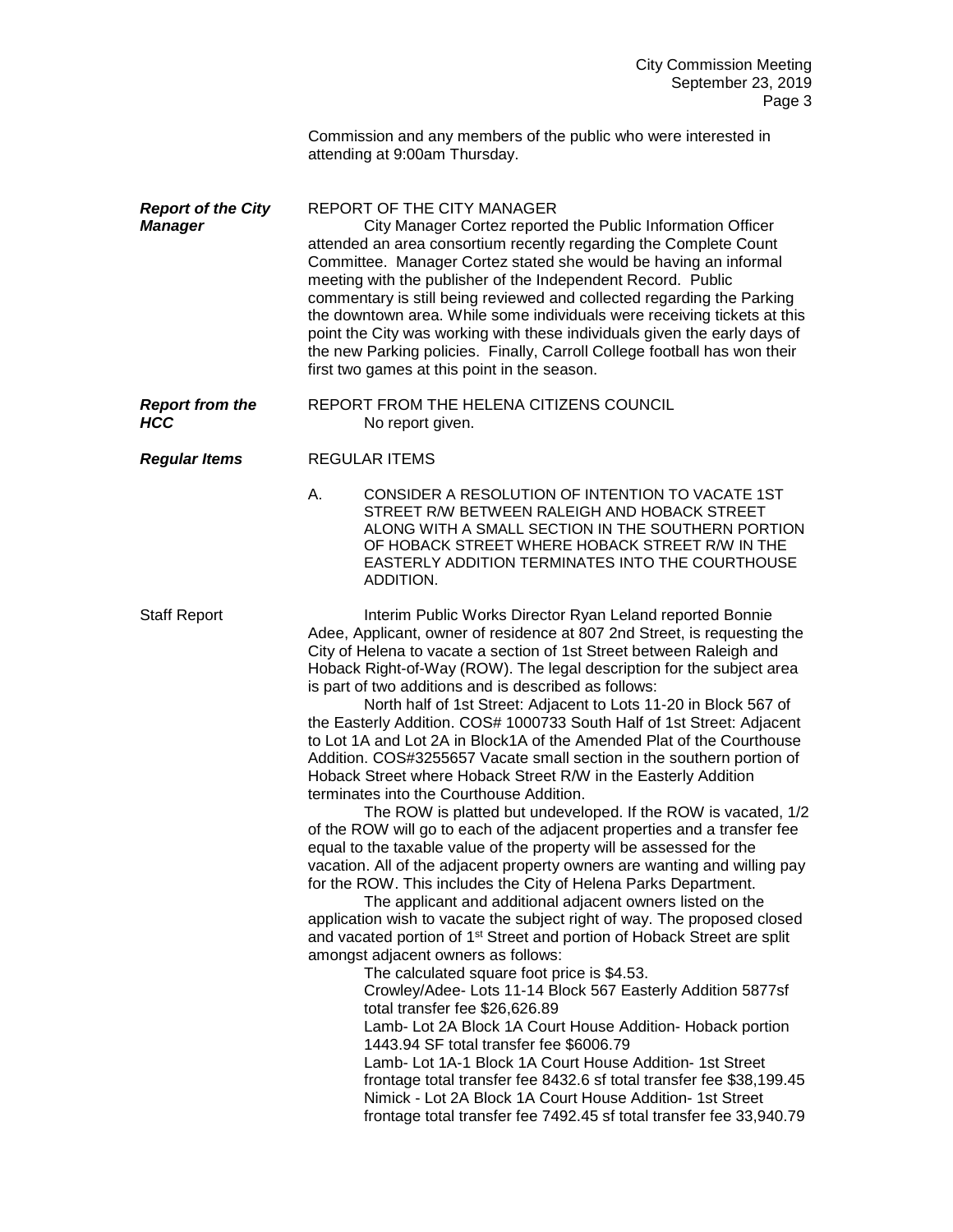| <b>Public Comment</b>  | City of Helena also owns open space lands adjacent to this and<br>will receive an additional 8432.6 SF of additional open space due to this<br>vacation. Final amount and square footage will be determined when the<br>amended plat is to be filed and recorded.<br>Mayor Collins asked for public comment.<br>Frank Crowley, one of the petitioners for the vacation, spoke in<br>favor of the vacation and asked the Commission to approve the motion.                                                                                                                                                                                                                                                                                                                                                                                                                                                                                                                                                                                                                                                                                                                                                                                                                                                                                                                                                                                                                                                                                                                                                                                                                                                                                                                                                                                                                                                                                                                                                                                                                                                             |  |  |
|------------------------|-----------------------------------------------------------------------------------------------------------------------------------------------------------------------------------------------------------------------------------------------------------------------------------------------------------------------------------------------------------------------------------------------------------------------------------------------------------------------------------------------------------------------------------------------------------------------------------------------------------------------------------------------------------------------------------------------------------------------------------------------------------------------------------------------------------------------------------------------------------------------------------------------------------------------------------------------------------------------------------------------------------------------------------------------------------------------------------------------------------------------------------------------------------------------------------------------------------------------------------------------------------------------------------------------------------------------------------------------------------------------------------------------------------------------------------------------------------------------------------------------------------------------------------------------------------------------------------------------------------------------------------------------------------------------------------------------------------------------------------------------------------------------------------------------------------------------------------------------------------------------------------------------------------------------------------------------------------------------------------------------------------------------------------------------------------------------------------------------------------------------|--|--|
| <b>Motion</b>          | <b>Commissioner Haladay moved to approve a Resolution of</b><br>Intention to vacate 1st Street R/W between Raleigh and Hoback<br>Street along with a small section in the southern portion of Hoback<br>Street where Hoback Street R/W in the Easterly Addition terminates<br>into the Courthouse Addition and set a public hearing for October<br>21st 2019. Commissioner Noonan seconded the motion. Interim City<br>Clerk Clayborn called a roll call vote, as follows: Commissioner Haladay<br>voted aye, Commissioner Noonan voted aye, and Mayor Collins voted<br>aye. The motion carried, 3-0.                                                                                                                                                                                                                                                                                                                                                                                                                                                                                                                                                                                                                                                                                                                                                                                                                                                                                                                                                                                                                                                                                                                                                                                                                                                                                                                                                                                                                                                                                                                 |  |  |
| <b>Public Hearings</b> | <b>PUBLIC HEARINGS</b>                                                                                                                                                                                                                                                                                                                                                                                                                                                                                                                                                                                                                                                                                                                                                                                                                                                                                                                                                                                                                                                                                                                                                                                                                                                                                                                                                                                                                                                                                                                                                                                                                                                                                                                                                                                                                                                                                                                                                                                                                                                                                                |  |  |
|                        | A<br>CONSIDER A RESOLUTION AUTHORIZING THE CITY OF<br>HELENA TO APPLY FOR A COMMUNITY DEVELOPMENT<br>BLOCK GRANT SMALL-SCALE SINGLE-FAMILY HOUSING<br>REHABILITATION GRANT ADMINISTERED BY THE<br>MONTANA DEPARTMENT OF COMMERCE AND<br>AUTHORIZING THE CITY MANAGER TO EXECUTE ANY<br>DOCUMENT NECESSARY FOR THE GRANT APPLICATION<br>AND AWARD.                                                                                                                                                                                                                                                                                                                                                                                                                                                                                                                                                                                                                                                                                                                                                                                                                                                                                                                                                                                                                                                                                                                                                                                                                                                                                                                                                                                                                                                                                                                                                                                                                                                                                                                                                                     |  |  |
| <b>Staff Report</b>    | City Planner Ellie Ray reported following discussions at the<br>September 4, 2019 City Administrative Meeting, the City Commission is<br>being asked to consider the submission of an application for a Single-<br>Family Housing Rehabilitation Community Development Block Grant<br>(CDBG) to the Montana Department of Commerce. This application, if<br>successful, will allow the city to access funding for the construction and<br>rehabilitation of owner-occupied single-family dwelling units that<br>specifically serve low- to moderate-income households in the community.<br>This application will help address critical deferred maintenance issues in<br>the city's housing stock by allowing residents to borrow necessary funds<br>at zero-percent 15-year loan or deferred loan terms (dependent on<br>repayment ability). These construction and rehabilitation activities will<br>ensure the longevity of our existing housing stock for years to come and<br>have the support of partner agencies that will also assist in project efforts<br>where possible (ex: Habitat for Humanity, Rocky Mountain Development<br>Council). If successful, the city will be allowed to access loan funds for<br>qualified applicants from the Montana Department of Commerce for a<br>period of five years. All loan activities will address necessary public<br>health and safety concerns at eligible properties to ensure the housing<br>stock is viable for years to come. The city will work with local partner<br>agencies to assist with weatherization or accessibility issues, where<br>appropriate and practical. The loan program will work by securing<br>applications from Helena residents, having staff determine applicant<br>eligibility, and obtaining consent from applicants to proceed with their<br>application. A property inspection, environmental review, and<br>development of a scope of work will follow, paving the way for application<br>submission to MDOC for approval and contract execution.<br>NeighborWorks Montana will then complete all underwriting activities on |  |  |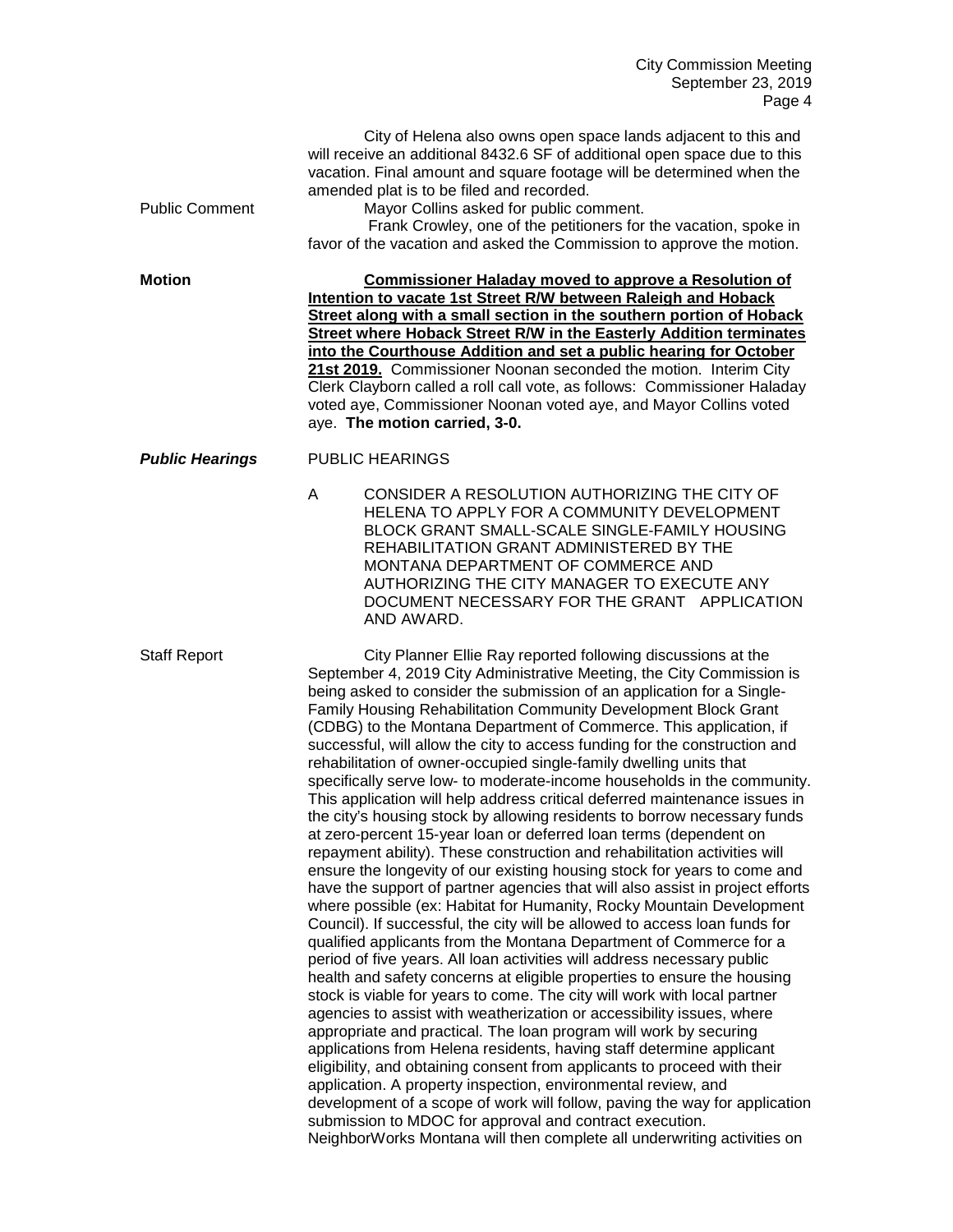|                         | behalf of the city and in coordination with the applicant. The applicant will<br>select a qualified contractor that meets all CDBG grant program<br>requirements. Upon completion of work, city staff will submit a request<br>for payment for contractors to MDOC, with final payment to be made<br>upon successful completion of a Housing Quality Standards (HQS)<br>inspection. The City's application for Single-Family Housing<br>Rehabilitation Community Development Block Grant (CDBG) funding,<br>which allow community residents earning at or below 80% of Area<br>Median Income (classified as low-income by HUD and calculated at<br>\$66,850 for a 4-person household in Lewis and Clark County in 2019) to<br>access revolving loan funds for construction or rehabilitation of single-<br>family dwelling units.<br>Preservation of the city's housing stock, in alignment with the<br>goals and policies of the 2011 City of Helena Growth Policy. This grant<br>application would further the following Growth Policy objectives: 1)<br>support and expand the supply of housing for<br>all residents especially lower income, senior citizens, persons with<br>disabilities, homeless, and others with special needs; 2) encourage the<br>preservation and rehabilitation of the existing housing stock; 3) work with<br>non-profit agencies to maximize housing resources for low to moderate-<br>income residents; 4) conserve and enhance the character, quality, and<br>livability of the community by preserving and improving distinctive<br>neighborhoods that offer diverse housing opportunities; 5) encourage the<br>development of housing located in proximity to physical, technological,<br>social, and economic infrastructure; and 6) develop and preserve<br>housing to minimize impacts on natural resources and the physical<br>environment and to maximize social resources while meeting emerging<br>needs. |
|-------------------------|------------------------------------------------------------------------------------------------------------------------------------------------------------------------------------------------------------------------------------------------------------------------------------------------------------------------------------------------------------------------------------------------------------------------------------------------------------------------------------------------------------------------------------------------------------------------------------------------------------------------------------------------------------------------------------------------------------------------------------------------------------------------------------------------------------------------------------------------------------------------------------------------------------------------------------------------------------------------------------------------------------------------------------------------------------------------------------------------------------------------------------------------------------------------------------------------------------------------------------------------------------------------------------------------------------------------------------------------------------------------------------------------------------------------------------------------------------------------------------------------------------------------------------------------------------------------------------------------------------------------------------------------------------------------------------------------------------------------------------------------------------------------------------------------------------------------------------------------------------------------------------------------------------------------------------------------------|
|                         | The grant application will promote retention of housing stock<br>through rehabilitation activities, which reduces housing development<br>waste when compared with site (re)development. Project activities will be<br>adjacent to city rights-of-way and other infrastructure, thereby reducing<br>impacts on natural resources in unincorporated areas.                                                                                                                                                                                                                                                                                                                                                                                                                                                                                                                                                                                                                                                                                                                                                                                                                                                                                                                                                                                                                                                                                                                                                                                                                                                                                                                                                                                                                                                                                                                                                                                             |
| <b>Public Testimony</b> | Mayor Collins declared the public portion of the hearing open for<br>public testimony. There being no further public testimony, Mayor Collins<br>closed the public hearing                                                                                                                                                                                                                                                                                                                                                                                                                                                                                                                                                                                                                                                                                                                                                                                                                                                                                                                                                                                                                                                                                                                                                                                                                                                                                                                                                                                                                                                                                                                                                                                                                                                                                                                                                                           |
| <b>Motion</b>           | <b>Commissioner Haladay moved to approve a resolution</b><br>authorizing the city of Helena to apply for a community<br>development block grant small-scale single-family housing<br>rehabilitation grant administered by the Montana Department of<br>Commerce and authorizing The City Manager to execute any<br>document necessary for the grant application and award.<br>Commissioner Noonan seconded the motion.                                                                                                                                                                                                                                                                                                                                                                                                                                                                                                                                                                                                                                                                                                                                                                                                                                                                                                                                                                                                                                                                                                                                                                                                                                                                                                                                                                                                                                                                                                                               |
| <b>Discussion</b>       | Commissioner Haladay thanked all those involved in developing<br>this new project through this program and hoped this would be the first of<br>many projects of its kind going forward.<br>Commissioner Noonan thanked the Housing Task force which<br>has been integral in this project and many others and he thanked all<br>involved for their efforts.                                                                                                                                                                                                                                                                                                                                                                                                                                                                                                                                                                                                                                                                                                                                                                                                                                                                                                                                                                                                                                                                                                                                                                                                                                                                                                                                                                                                                                                                                                                                                                                           |
| Vote                    | Interim City Clerk Clayborn called a roll call vote, as follows:<br>Commissioner Haladay voted aye, Commissioner Noonan voted aye,<br>and Mayor Collins voted aye. The motion carried, 3-0.                                                                                                                                                                                                                                                                                                                                                                                                                                                                                                                                                                                                                                                                                                                                                                                                                                                                                                                                                                                                                                                                                                                                                                                                                                                                                                                                                                                                                                                                                                                                                                                                                                                                                                                                                          |